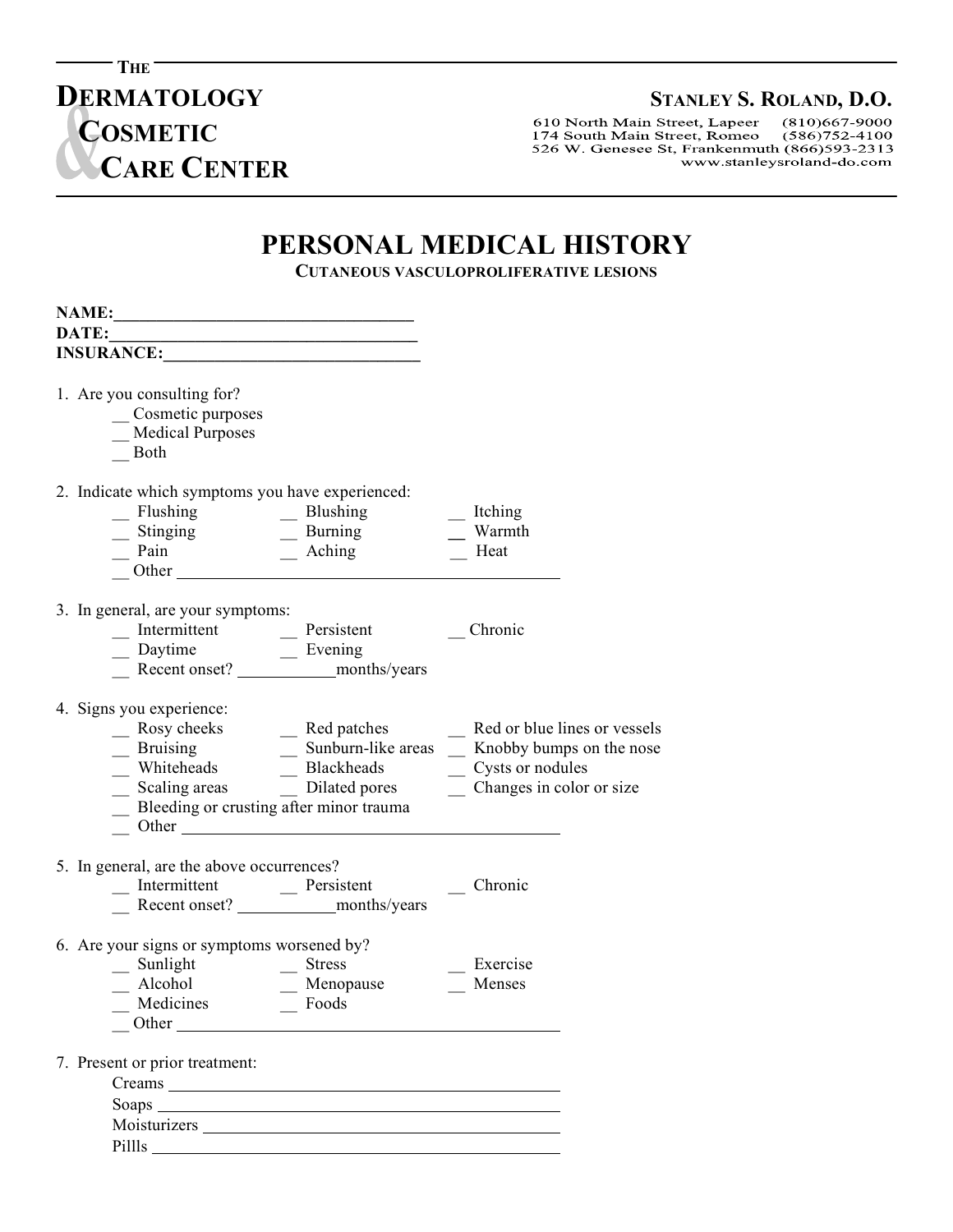| 8. As a result of your vascular lesions do you experience?<br>_ Lessened self-esteem<br>Embarrassment<br>Self-consciousness<br>Constant need for make-up or cover-up                                                                                                                         | Discomfort | _ Lessened employability<br>Avoidance of social situations |       |                         |      |
|----------------------------------------------------------------------------------------------------------------------------------------------------------------------------------------------------------------------------------------------------------------------------------------------|------------|------------------------------------------------------------|-------|-------------------------|------|
| 9. Do you have a family history of?<br>Vein problems<br>Phlebitis (inflammation of a vein)<br><b>Blood</b> clots<br>Leg ulcers<br>Easy bruising<br>Prolonged bleeding<br>Fainting or seizures<br>10. Do you have a personal history of?                                                      | No.        | Yes                                                        |       | <b>Family Member</b>    |      |
| a. Medication problems<br>Penicillin<br>Mycins<br>Other antibiotics<br>Aspirin<br>Codeine<br>Morphine<br>Tetanus<br>Antitoxin<br>Topical anesthetics<br>(Lidocaine, Tetracaine, Xylocaine)                                                                                                   | Allergies  | Overreaction<br>N <sub>0</sub>                             | Yes   | <b>Adverse Reaction</b> |      |
| Allergies to cosmetics<br>b.<br>Proneness to syncope or fainting spells<br>c.<br>Proneness to bruising<br>d.<br>Non-aesthetic scars and difficult skin healing<br>e.<br>f.<br>Sensitivity to pain                                                                                            |            |                                                            |       |                         |      |
| 11. Have you suffered from one of the following?<br>Heart disease<br>Anemia<br>Jaundice<br>Hepatitis<br>Epilepsy<br>Migraine headaches<br>Diabetes<br>Skin cancer<br>High or low blood pressure<br>Nervous breakdown<br>Hay fever or asthma<br>Hives, eczema<br>Frequent infections or boils |            | $\underline{\mathrm{No}}$                                  | $Yes$ |                         | Date |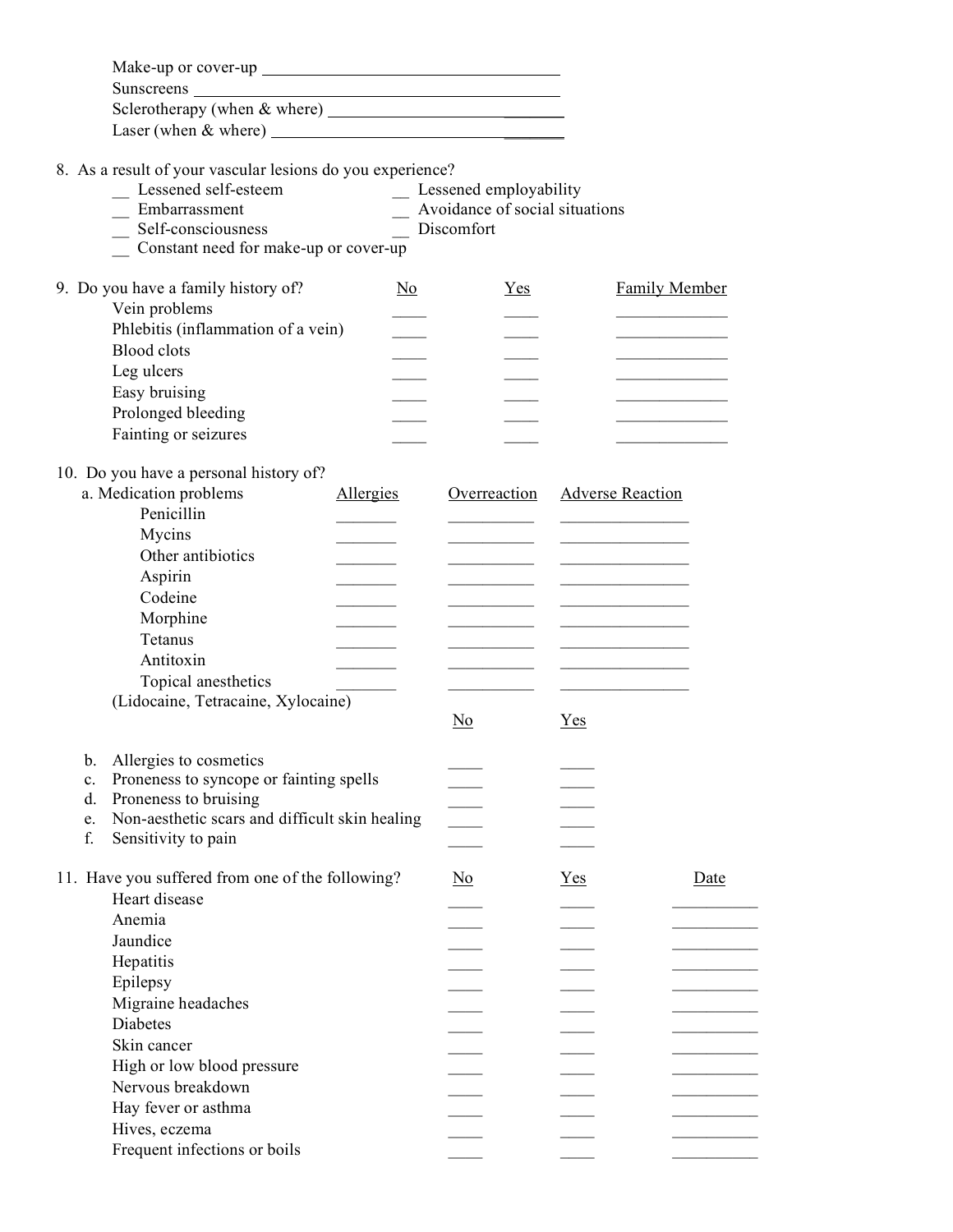| 12. Have you ever had your veins treated?<br>Sclerotherapy<br>Laser therapy<br>Electrocauterization<br>Surgery                                                                                                                                                                                                                                                  | $\underline{No}$ | <u>Yes</u>             |                           | Date  |
|-----------------------------------------------------------------------------------------------------------------------------------------------------------------------------------------------------------------------------------------------------------------------------------------------------------------------------------------------------------------|------------------|------------------------|---------------------------|-------|
| 13. Are you taking any medication(s)?<br>Aspirin<br>Anticoagulants<br>Hormones or contraceptives (birth control pills)<br>Chemocautery or any type of tumor<br>Thyroid medication<br>Cortisone<br>Insulin<br>Sedatives (sleeping pills)<br>Tranquilizers<br>Appetite depressants<br>Antabuse<br>Others<br>$\text{Specify:}\n\quad \qquad \qquad \text{Step 1:}$ | $\overline{N}$   | <u>Yes</u>             |                           |       |
|                                                                                                                                                                                                                                                                                                                                                                 |                  |                        | $\underline{\mathrm{No}}$ | $Yes$ |
| 14. Does your work require prolonged exposure to the sun or elements?                                                                                                                                                                                                                                                                                           |                  |                        |                           |       |
| 15. Do you smoke?<br>If yes, how many per day?                                                                                                                                                                                                                                                                                                                  |                  |                        |                           |       |
| 16. Do you drink?<br>If yes, how many drinks per day?                                                                                                                                                                                                                                                                                                           |                  |                        |                           |       |
| 17. Have you ever had a blood transfusion?                                                                                                                                                                                                                                                                                                                      |                  |                        |                           |       |
| 18. Present illness (if any)                                                                                                                                                                                                                                                                                                                                    |                  |                        |                           |       |
| 19. Do you have any idea of your exposure or contamination to the<br>AIDS disease?                                                                                                                                                                                                                                                                              |                  |                        |                           |       |
|                                                                                                                                                                                                                                                                                                                                                                 |                  | $\overline{\text{No}}$ | $Yes$                     | Date  |
| 20. Have you been tested for AIDS?                                                                                                                                                                                                                                                                                                                              |                  |                        |                           |       |
| 21. Have you ever been tested for Hepatitis?                                                                                                                                                                                                                                                                                                                    |                  |                        |                           |       |
| 22. Have you ever been vaccinated for Hepatitis?                                                                                                                                                                                                                                                                                                                |                  |                        |                           |       |
| 23. Have you been immunized against?<br>Small pox<br>Tetanus<br>Polio                                                                                                                                                                                                                                                                                           |                  |                        |                           |       |